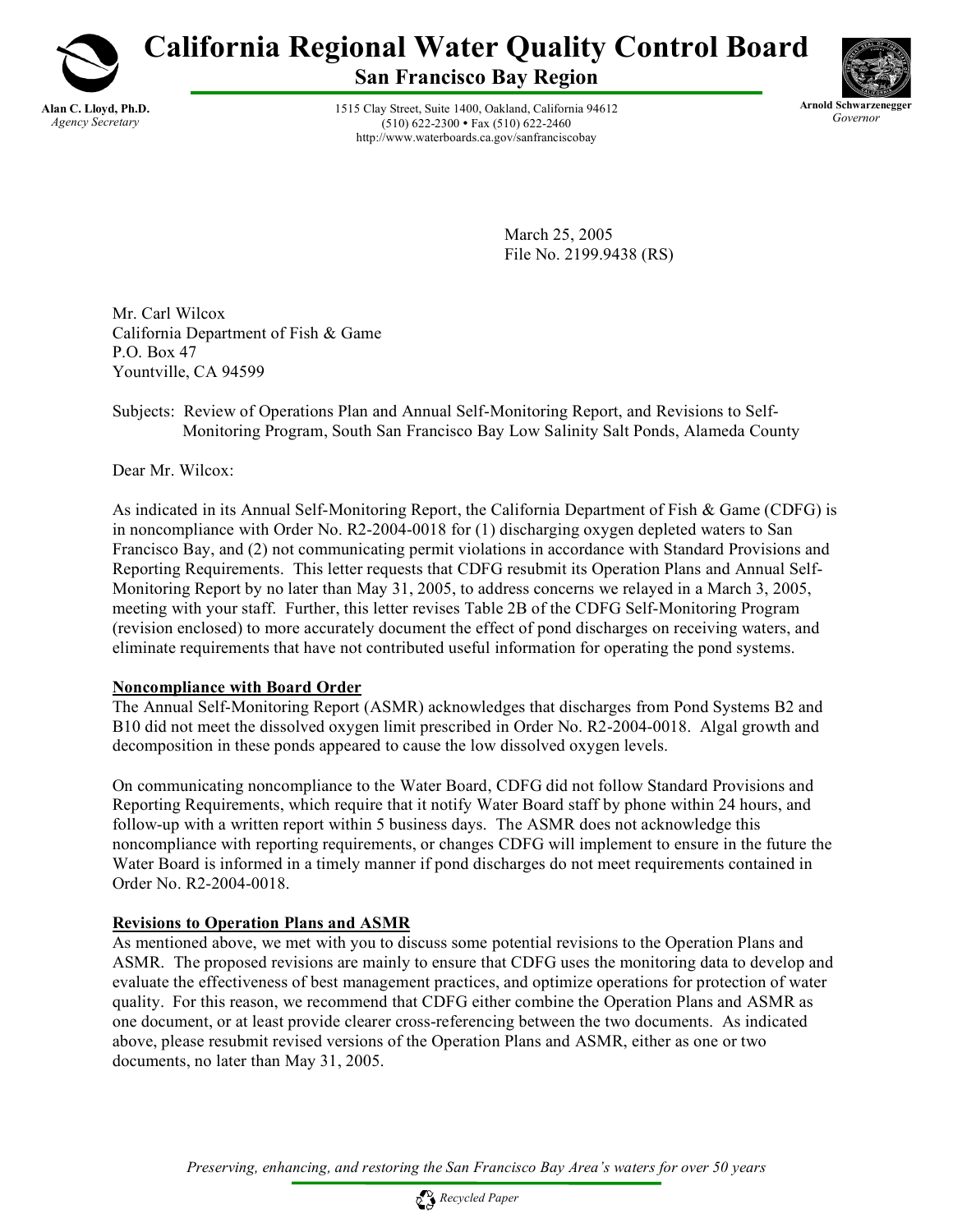#### South Bay Salt Ponds Initial Stewardship Plan -2-Order No. R2-2004-0018 Revised Self-Monitoring Program, March 2005

For the revised Operation Plans, we request that CDFG (a) evaluate the effectiveness of proposed corrective measures in minimizing dissolved oxygen violations (i.e., use 2004 data to show the effect of ceasing nighttime discharges), (b) implement corrective measures if the  $10<sup>th</sup>$  percentile of dissolved oxygen values at the discharge point falls below 3.3 mg/L instead of 3.0 mg/L, and (c) document measures it will implement to minimize the downtime of continuous monitoring devices.

For the revised ASMR, we request that CDFG (a) address improvement of communication of discharge noncompliance, and document internal changes to show that data will be evaluated in the most timely manner possible (e.g., investigate the use of telemetry and protocol for evaluating data and reporting violations to Water Board staff), (b) provide the detection limit for recent metals monitoring (Table 5 of ASMR), (c) resample ponds B2 and B10 for chromium, copper, lead, and mercury since they exceeded the water quality objectives, (d) check for transcription errors in metals reporting (i.e., Table 5 indicates that chromium, copper, nickel, and lead contained the exact same levels in Ponds B2 and B10), and (e) clarify Table 1 Summary of Discharge Events, as some of the dates for closing and opening intake and discharge structures appear to be missing.

#### **Interpretation of Dissolved Oxygen Data**

We recognize that, without the installation of aerators, it will not be feasible for a well-operated lagoon system to continuously meet an instantaneous dissolved oxygen limitation of 5.0 mg/L; nor does it appear that a stringent interpretation of this limit is necessary to protect water quality, based on review of probe monitoring data in the Bay and recent site-specific standards work in the Everglades and Virginian Province. The dissolved oxygen objective of 5.0 mg/l in the Basin Plan is based on the national criteria published by the U.S. Environmental Protection Agency (USEPA), which has acknowledged in the Virginian Province (Cape Cod, MA to Cape Hatteras, NC) standard-setting process that levels lower than 5.0 mg/l naturally occur in estuaries. At our March 3, 2005, meeting, it appeared that all parties agree that triggering of reporting and best management practice (BMP) implementation should occur when dissolved oxygen concentrations are observed in the discharge outside of the natural range of what is observed in relatively unimpacted, functional slough and lagoon environments of the South San Francisco Bay, especially during extended periods of high air and water temperature.

At this point, oxygen levels of pond waters discharged from Ponds B2 and B10 were marginally acceptable. This conclusion is based on our statistical analysis of natural dissolved oxygen variations in sloughs in the South Bay.

Order No. R2-2005-0003, adopted by the Board on February 16, 2005, permits Cargill Incorporated to discharge saline waters from Pond A18 to Artesian Slough. In drafting this Order, we evaluated summertime, benthic dissolved oxygen levels in a number of locations based on available data collected by continuous monitoring devices, including Artesian Slough and Coyote Creek, where the City of San Jose had deployed probes for several weeks. From this analysis, we established a trigger in the Cargill Pond A18 Order that if the dissolved oxygen levels at the point of discharge fall below a 10<sup>th</sup> percentile of 3.3 mg/L (calculated on a calendar weekly basis), the Discharger shall make a timely report to the Board, and implement BMPs described in its Operations Plan. This dissolved oxygen trigger is based on levels found in Artesian Slough near the heron rookery in July 1997, during an extended period of high air temperatures, and appears to be the most relevant representation of natural dissolved oxygen variations in sloughs or lagoon systems currently available. Therefore, in evaluating compliance with the dissolved oxygen limit contained in Order No. R2-2004-0018, we believe that CDFG should consider it a trigger for reporting and action if, at the point of discharge, the  $10^{th}$  percentile falls below 3.3 mg/L (calculated on a calendar weekly basis).

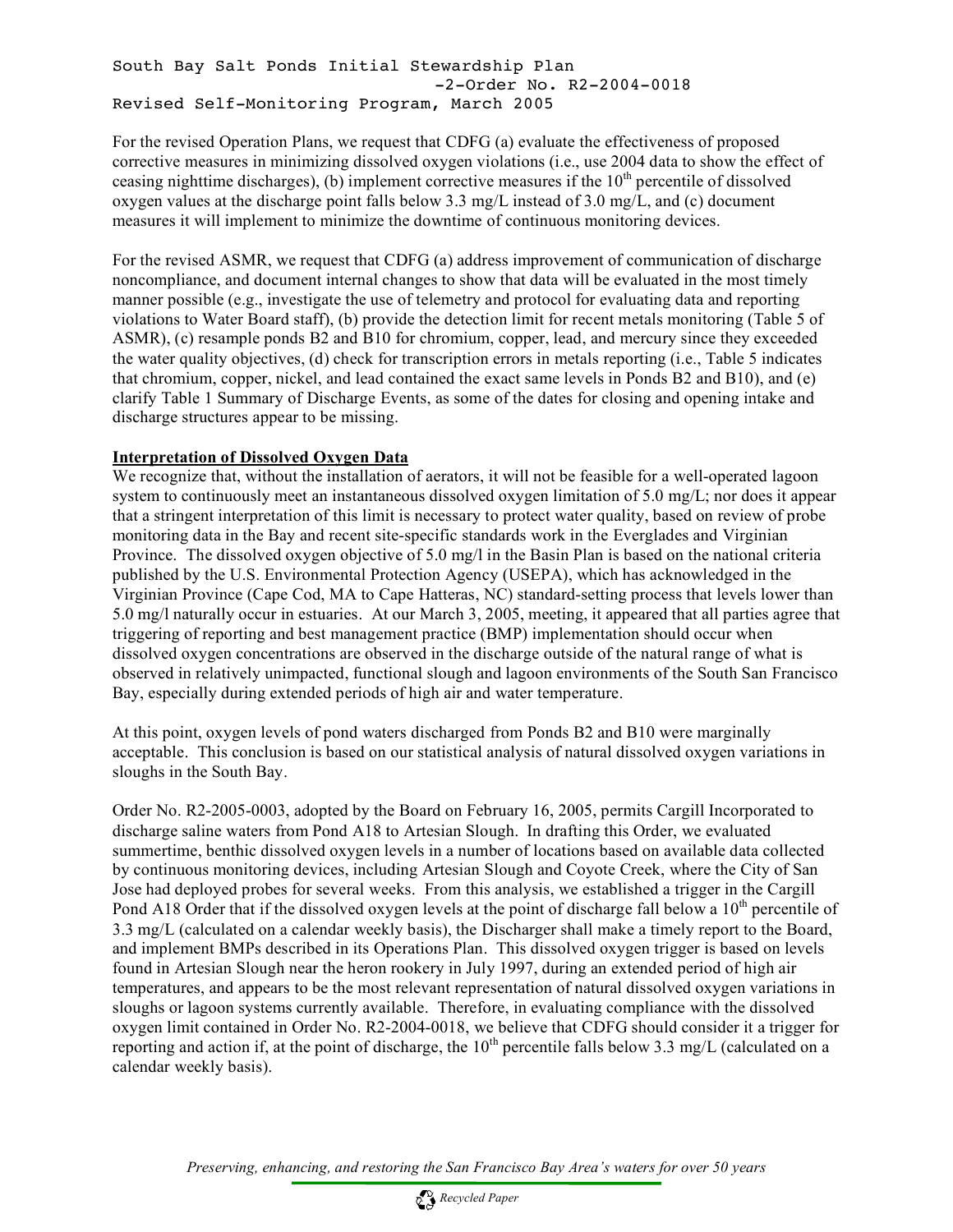#### South Bay Salt Ponds Initial Stewardship Plan -3-Order No. R2-2004-0018 Revised Self-Monitoring Program, March 2005

Based on our analysis of 2004 data, discharges from Pond B10 were below this trigger about 50 percent of the time, and from Pond B2 about 20 percent of the time. We do recognize that once additional discharge and receiving water monitoring data has been collected, it may be possible to establish more relevant performance criteria; however, we believe this is the most relevant trigger, based on current available information, to protect beneficial uses. For this reason, we included an optional provision in Cargill's Pond A18 Order to provide a technical report justifying an alternative trigger level based on well-performing lagoon systems in and around the South Bay. If they submit an analysis acceptable to the Executive Officer, then for consistency we would modify the trigger level for all dischargers from the former salt ponds. We remain open to review information on this subject that you submit in defense of an alternative trigger level, for instance in the 2005 ASMR.

In analyzing dissolved oxygen and pH data, we noted that continuous monitoring devices experienced significant downtime for certain periods, and therefore, we request that CDFG document in its Operation Plan measures it intends to implement to minimize such periods. We also recognize that discharge from ponds B2 and B10 did not occur over the whole time-period shown above. For this reason, we request that CDFG clarify in its ASMR the dates that it opened and closed intake and discharge structures, as some of these dates appear to be missing.

## **Modifications to Self-Monitoring Program**

To more adequately document the effect of pond discharges on receiving waters, this letter modifies the self-monitoring program for Order No. R2-2004-0018. For continuous circulation period monitoring, this letter requires that CDFG (a) collect receiving water samples along the transect identified for initial release samples, (b) document if it collects samples at flood tide, ebb tide, or slack tide, and (c) include monitoring near the bottom, in addition to monitoring near the surface, for dissolved oxygen, pH, salinity, temperature, and turbidity.

Additionally, this letter requires that CDFG document in its ASMR (starting for the 2005 monitoring period) the time-period each day that ponds discharge, and an estimate of the quantity discharged. This is necessary to provide a context of the amount of pond waters entering sloughs and the Bay relative to ambient flows, the intermittent nature of the discharges (i.e., only around low tides), and to document the effect of manipulating flow rates on receiving water quality, because adjusting flow rates is indicated as one of the corrective measures if salinity or dissolved oxygen levels become problematic.

On monitoring requirements, we learned at the March 3, 2005, meeting that the Agencies do not believe monthly within-pond monitoring from May through October for dissolved oxygen, pH, temperature, salinity, chlorophyll *a* provides useful information for pond management. The Agencies indicated that they would conduct within-pond monitoring if pond discharges appear to be threatening noncompliance, but did not believe that the Self-Monitoring Program should have a prescriptive requirement. We agree, and hereby eliminate monthly within-pond monitoring requirements. However, if CDFG finds that it violates limits of this Order, in particular the dissolved oxygen trigger of 3.3 mg/L (mentioned above), this letter amends the Self-Monitoring Program to require that CDFG conduct within-pond monitoring to investigate the potential for using baffles to transfer more oxygenated water towards the discharge point. Additionally, this letter amends the Self-Monitoring Program to require that CDFG accelerate receiving water monitoring to weekly from monthly if it finds dissolved oxygen levels below a  $10<sup>th</sup>$  percentile of 3.3 mg/L (calculated on a weekly basis) at the discharge point.

We appreciate the commitment and partnership of CDFG in working with USGS to collect information on total and methyl mercury in the sediments of the former salt ponds, both at the water-sediment interface and at depth. This information was collected and reported to the Water Board without the need for prescriptive self-monitoring requirements and demonstrated our collective commitment to learn more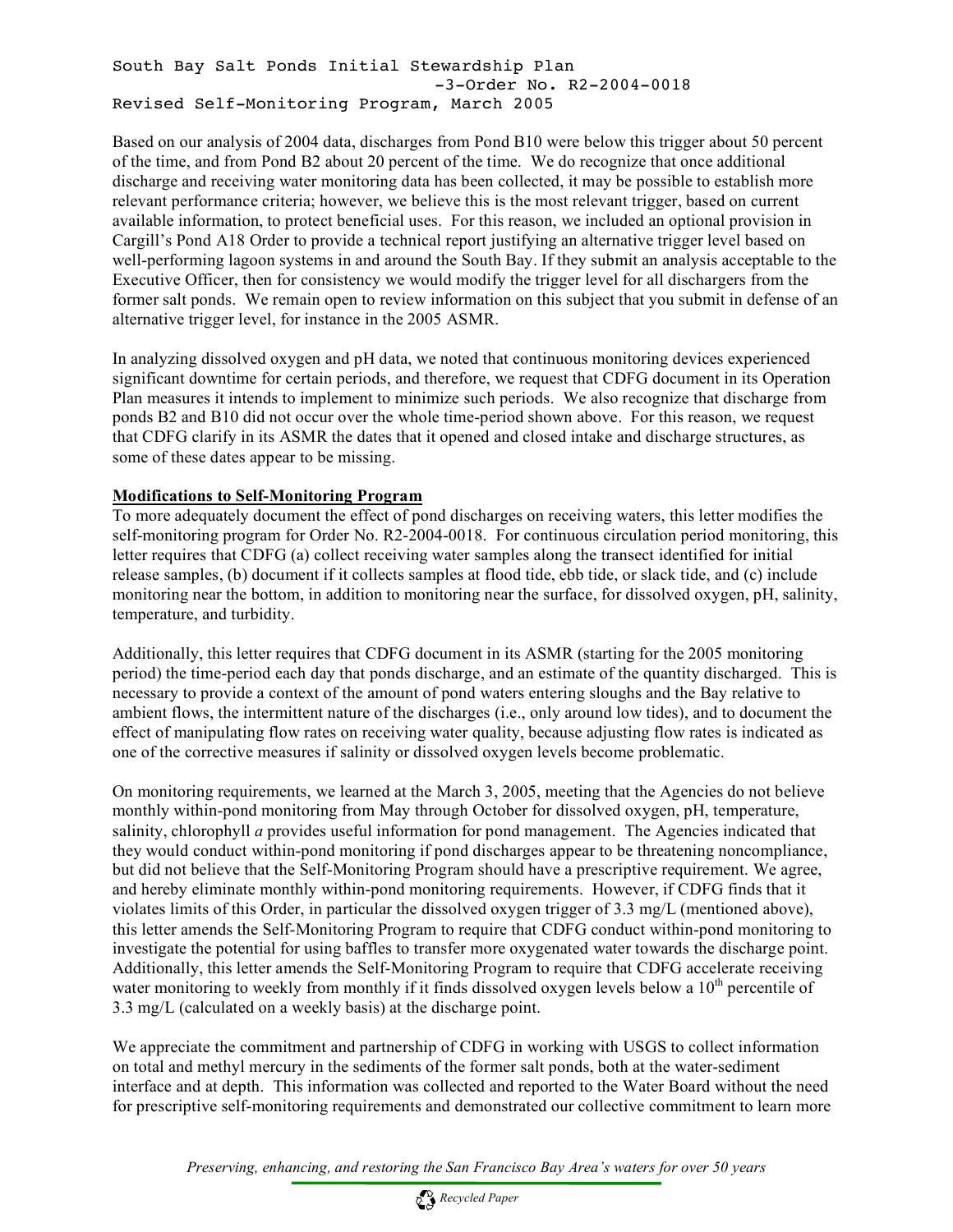```
South Bay Salt Ponds Initial Stewardship Plan
                               -4-Order No. R2-2004-0018
Revised Self-Monitoring Program, March 2005
```
about the dynamics of mercury in various wetland management scenarios as the initial stewardship plan gets underway and long-term planning decisions are made. This information collection effort should continue to be closely coordinated with the long-term restoration planning effort led by the California Coastal Conservancy.

We thank CDFG for taking the time to meet with us on March 3, 2005, to discuss potential improvements for ensuring that the initial stewardship plan operates as smoothly as possible during the transition from salt-making to restoration of estuarine wetland functions. As CDFG is preparing to initiate discharge from Ponds B2C and B6A this year, we would like to remind it that in accordance with Provision D.3 of Order No. R2-2004-0018 it must have an Operations Plan for each of these systems in place before commencing discharge. If you have any questions concerning this communication, please contact Robert Schlipf at  $(510)$  622-2478 or via email at rschlipf@waterboards.ca.gov.

Sincerely,

*Original signed by*

Bruce H. Wolfe Executive Officer

Enclosure: Revised Table 2B of Self-Monitoring Program

cc: John Krause, California Department of Fish & Game, Yountville Steve Ritchie, California Coastal Conservancy Clyde Morris, U.S. Fish & Wildlife Service, Newark Amy Hutzel, State Coastal Conservancy, Oakland Lisa Stallings, Life Science Inc., Woodland

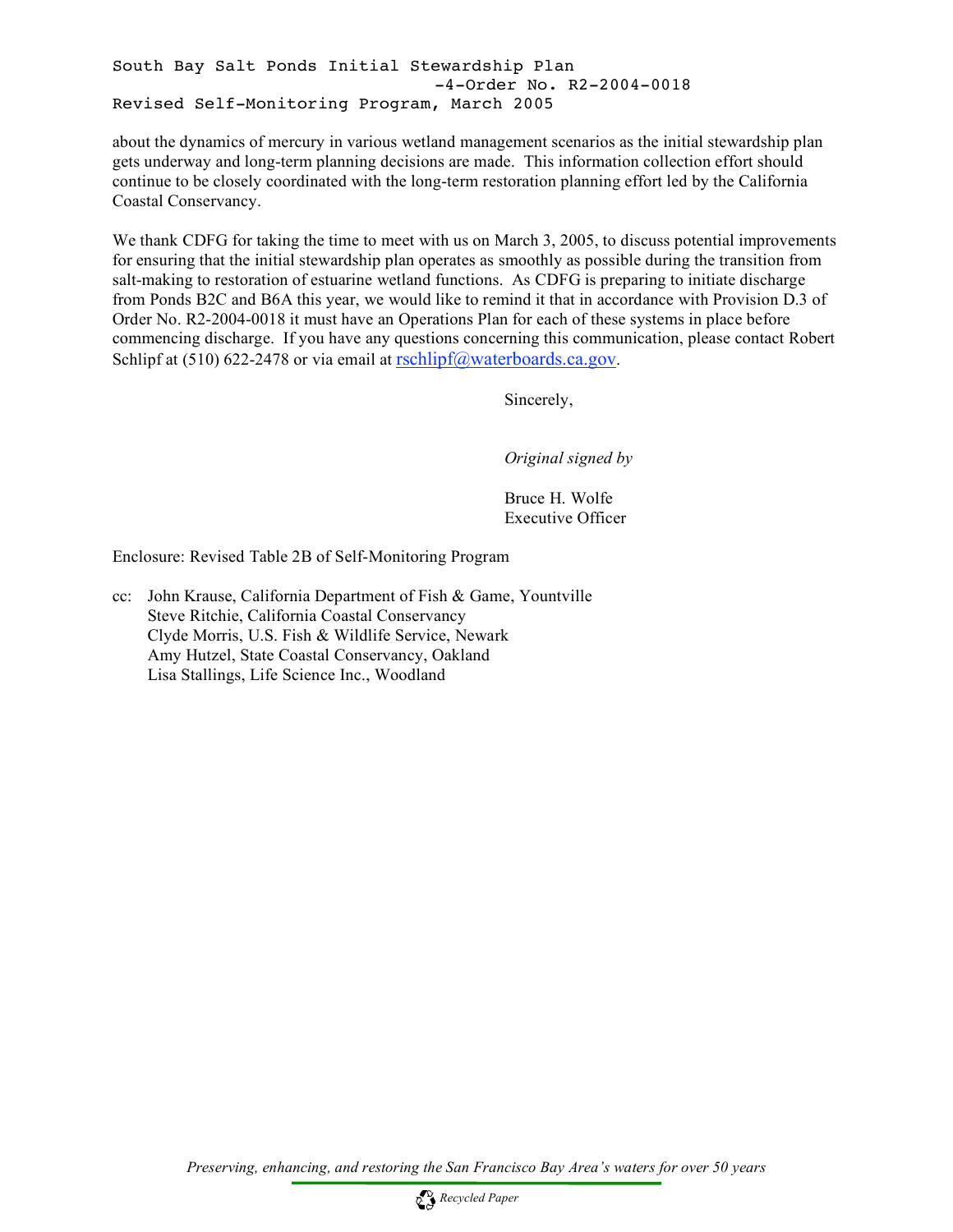| Sampling Station: | $\texttt{D.O}$          | pH           | Temp         | Salin | Metals       | Sample             |
|-------------------|-------------------------|--------------|--------------|-------|--------------|--------------------|
|                   |                         |              |              | ity   |              | Function           |
|                   | $\overline{\mathbf{A}}$ | Α            | Α            | Α     | $\mathbf{C}$ | Discharge          |
| $B-2-2a$          | $\, {\bf B}$            | B            | B            | В     |              | Receiving          |
| $B-2-2b$          | $\overline{B}$          | B            | B            | В     |              | Receiving          |
| $B-2-2c$          | $\overline{B}$          | B            | B            | B     |              | Receiving          |
| $B-2-3a$          | $\overline{B}$          | В            | B            | В     |              | Receiving          |
| $B-2-3b$          | $\overline{B}$          | B            | B            | В     |              | Receiving          |
| $B-2-3c$          | $\overline{B}$          | B            | B            | В     |              | Receiving          |
|                   | A                       | Α            | Α            | А     | $\mathbf{C}$ | Discharge          |
| $B-2C-2$          | $\mathbf A$             | Α            | Α            | Α     |              | Receiving          |
| $B-2C-3$          | A                       | A            | Α            | Α     |              | Receiving          |
|                   |                         |              |              |       |              | Water              |
| $B-2C-4$          | A                       | Α            | A            | Α     |              | Receiving          |
|                   |                         |              |              |       |              | Water              |
| $B-2C-5$          | Α                       | A            | Α            | Α     |              | Receiving<br>Water |
| $B-2C-7$          | Α                       | A            | A            | A     |              | Receiving          |
|                   |                         |              |              |       |              | Water              |
|                   | $\Lambda$               | $\mathbf{A}$ | Α            | A     | $\mathsf{C}$ | Discharge          |
| $B-6A-1$          |                         |              |              |       |              |                    |
| $B-6A-2$          | Α                       | Α            | Α            | Α     |              | Receiving          |
|                   |                         |              |              |       |              | Water              |
| $B - 6A - 3$      | Α                       | А            | Α            | Α     |              | Receiving          |
|                   |                         |              |              |       |              | Water              |
| $B-6A-6$          | Α                       | A            | A            | A     |              | Receiving          |
| $B-6A-7$          |                         | A            | A            | Α     |              | Water<br>Receiving |
|                   | A                       |              |              |       |              | Water              |
|                   | $\mathbf A$             | A            | $\mathbf{A}$ | Α     | $\mathbf C$  | Discharge          |
| <b>B-8A-1</b>     |                         |              |              |       |              |                    |
| $B-8A-2$          | Α                       | А            | А            | А     |              | Receiving          |
|                   |                         |              |              |       |              | Water              |
| $B - 8A - 3$      | Α                       | Α            | Α            | Α     |              | Receiving          |
|                   |                         |              |              |       |              | Water              |
| $B - 8A - 4$      | Α                       | Α            | Α            | Α     |              | Receiving          |
|                   |                         |              |              |       |              | Water              |
|                   | A                       | Α            | Α            | Α     | $\mathbf C$  | Discharge          |
| $B-10-1$          |                         |              |              |       |              |                    |
|                   | A                       | Α            | Α            | Α     | $\mathbf C$  | Discharge          |
| $B-11-1$          |                         |              |              |       |              |                    |
| $B-10-11-2$       | Λ                       | Α            | Α            | Α     |              | Receiving          |
|                   |                         |              |              |       |              | Water              |

**TABLE 2B –CONTINUOUS CIRCULATION MONITORING FOR BAUMBERG PONDS**